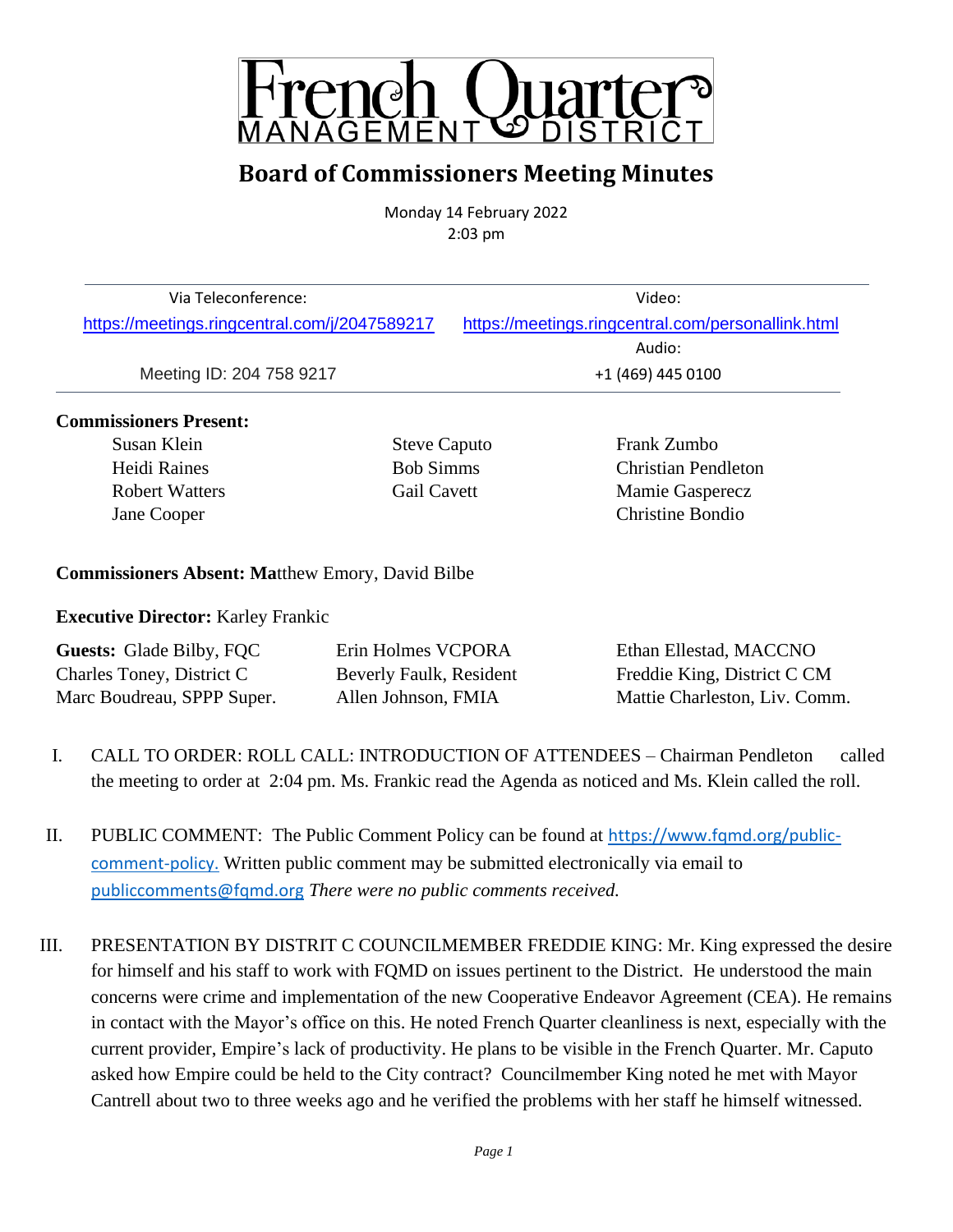Mr. Pendleton noted the City was provided with multiple video's verifying the problem and no action was taken on their part. Ms. Cooper mentioned the CEA and how we are working right now for additional French Quarter patrols and City has not signed off yet on the extra Royal Street patrols. MS. Cavett encouraged the use of an app like FQ Task Force app for efficiency and data points. Right now, there is no tracking and more interaction and accountability is needed moving forward. He agreed and would be happy to meet with her and whomever to move this forward. Chair Raines through the Livability Committee noted their work and she will ask them to engage Councilmember King and his Chief of Staff Mr. Chuck Toney. MS. Raines thanked Councilmember King for coming and will look forward to working with him and his staff.

- IV. JANUARY 18, 2022 BOARD MEETING MINUTES: Ms. Klein noted the January 18, 2022 minutes were circulated with any typographical errors were corrected. Mr. Pendleton motioned **(M1)** to "approve the January 18, 2022 Board Meeting Minutes as submitted and corrected…", seconded by Mr. Caputo and unanimously approved.
- V. JANUARY 2022 TREASURER'S REPORT: Mr. Zumbo presented the submitted Treasurer Reports. FQMD SPPP shall be renamed to SSPP as a category for future reports. Mr. Pendleton motioned **(M2)** to "approve the January Treasurer Reports as submitted…", seconded by Ms. Cooper and unanimously approved. **ANNEX I**

#### VI. BOARD CHAIR COMMENTS: Ms. Raines

,

- a. FQEDD Agreement Monitor (AM) Meeting. The monthly meeting for the SPPP reported sixteen unfilled shifts; the vehicles were also discussed. The Polaris bid will increase from two to four with activation of the four New Orleans and Company vehicles in process. Real-time access to BRASS has still not been made available by the City as required in the CEA. The SPPP Supervisor will update the training manual following the City, NOPD and FQMD collaboration. The monitors will be looking at ordinances regarding street closures and parking enforcement with perhaps the partners initiating a public awareness campaign. The campaign would include information on the interactive app and the proper way to utilize it. FQMD is producing a Key Performance Indicator (KPI) template.
	- Ms. Cavett noted through the NO & Co. and French Quarter Citizen (FQC) collaboration four of the eight Chevy Sparks are being outfitted and should be on the road by next week. Also, FQC is exploring four more sponsorships for the remaining four cars.
	- Mr. Simms noted the Smart Cars are done and trying to repair them would be a waste of money, even if a repair service could be located. The last \$5,000.00 spent put a smart car on the street for only one month. Also, people are using the FQTF app inappropriately for items that are not police related like parking, EMS situations and sanitation, so public education is needed. Finally, Mr. Simms asked if the AM meeting is an open meeting and if not, should it be and is the agenda published? Important issues are discussed sometimes with action taken and the Board hears about it after the fact.
	- Ms. Raines noted the number of Commissioners present is not a quorum and therefore does not require an open meeting, nor does the CEA list it as a requirement. She also stated that no action is taken at these meetings. However, Mr. Simms pointed out that vehicle purchases were discussed that were not vetted in the Security and Enforcement Committee (SEC) or the Commission meetings. Ms. Raines said the Polaris vehicles were discussed in the AM meeting and they plan to put out a bid in collaboration with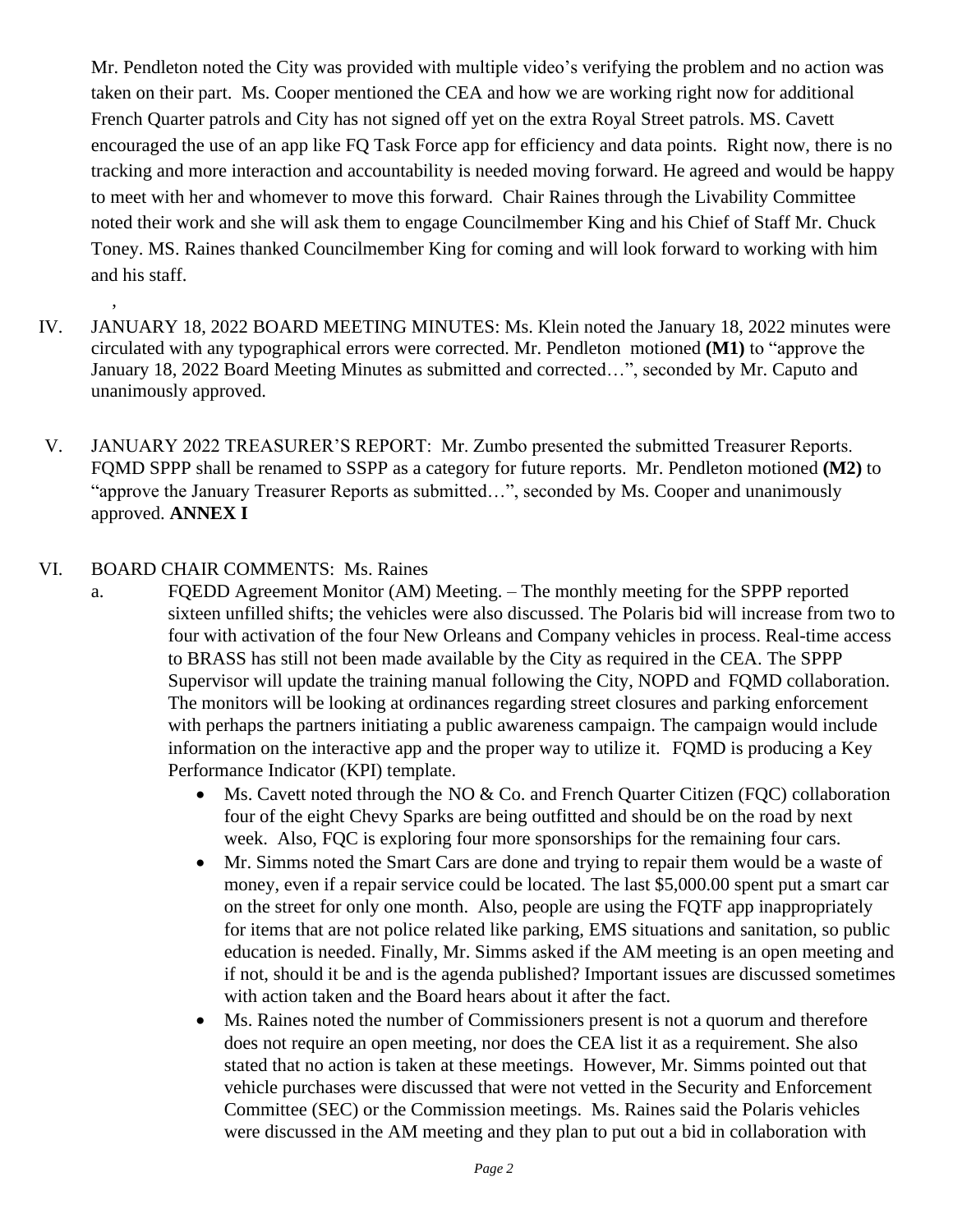the City. She feels not everything has to come before the FQMD Board because the CEA allows for collaboration with the AMs. He believes information to the Commissioners and their possible input should be "ahead" of the AM meeting and not after it. Ms. Raines stated Mr. Simms, as an appointee of the City, he could request to be included at these meetings. Mr. Simms replies he was concerned with Board input prior to the AG meeting and not his personal attendance necessarily. Chairman Raines queried the Board for structure satisfaction on AG meeting transparency.

- Ms. Klein noted that while the CEA does not require additional representation, it does not prevent it and as long as less than a quorum of the Board of SEC was present, it would not violate open meeting law.
- Ms. Cavett requested to be included in the AM meetings as long as vehicles are a topic of discussion, since she is working on the car issue and because of her institutional knowledge of the program. She also asked what vehicles were being bid on, as mentioned?
- Ms. Cooper stated nothing has been done at this point, but an alternative path to vehicles was discussed; this will be taken up at the SEC meeting next week.
- Mr. Pendleton noted the City and NOPD may share with the pubic. Mamie agreed with Heidi is should not be an open meeting without agreement from City and NOPD.,
- Mr. Simms feels the SEC should vet topics for the AM meeting and Ms. Cooper said the SEC would look at that next week.
- Ms. Cooper verified the AMs are not looking to purchase different vehicles but looking to ways to expedite the process.
- Mr. Watters agreed with Mr. Simms. He believes since security is a priority, this is an area where FQMD should have maximum transparency, that the AG meetings should be public, and it is in the best interest of FQMD to be ultimately transparent on this. Ms. Cavett agreed.
- Mr. Pendleton said he understood all the comments, but he had mixed emotions; the AG meeting s not an FQMD meeting, but equally hosted by the City and NOPD and there may be somethings discussed in these meetings that are not appropriate for public consumption. He believes FQMD should not be making a public meeting policy on this subject without consultation with the City and NOPD.
- Ms. Raines noted the Board approved the CEA which clearly outlines AM meeting representation. However, she said this discussion will be taken back to the next AM meeting and see if they can be opened up.
- Ms. Gasperecz agreed meeting attendance can not be decided without the other entities and that discussion should be the next step.
- Ms. Cavett noted the CEA allows the FQMD Chair to invite other Commissioners to the AM meeting, as long it stays below a quorum. She noted this is a new program, so it's evolving and appreciates everyone is putting forth their best efforts while we experience these growing pains. Mr. Simms noted that at next week's SEC open meeting, AM Items for dissuasion and follow-up should set the talking points for the FQMD AG monitors. The SEC should be "ahead" of the AG meeting.
- Ms. Cooper said she looks forward to having some conversations about this at the next SEC meeting.

### VII. EXECUTIVE DIRECTOR'S REPORT – Ms. Frankic

a. Administrative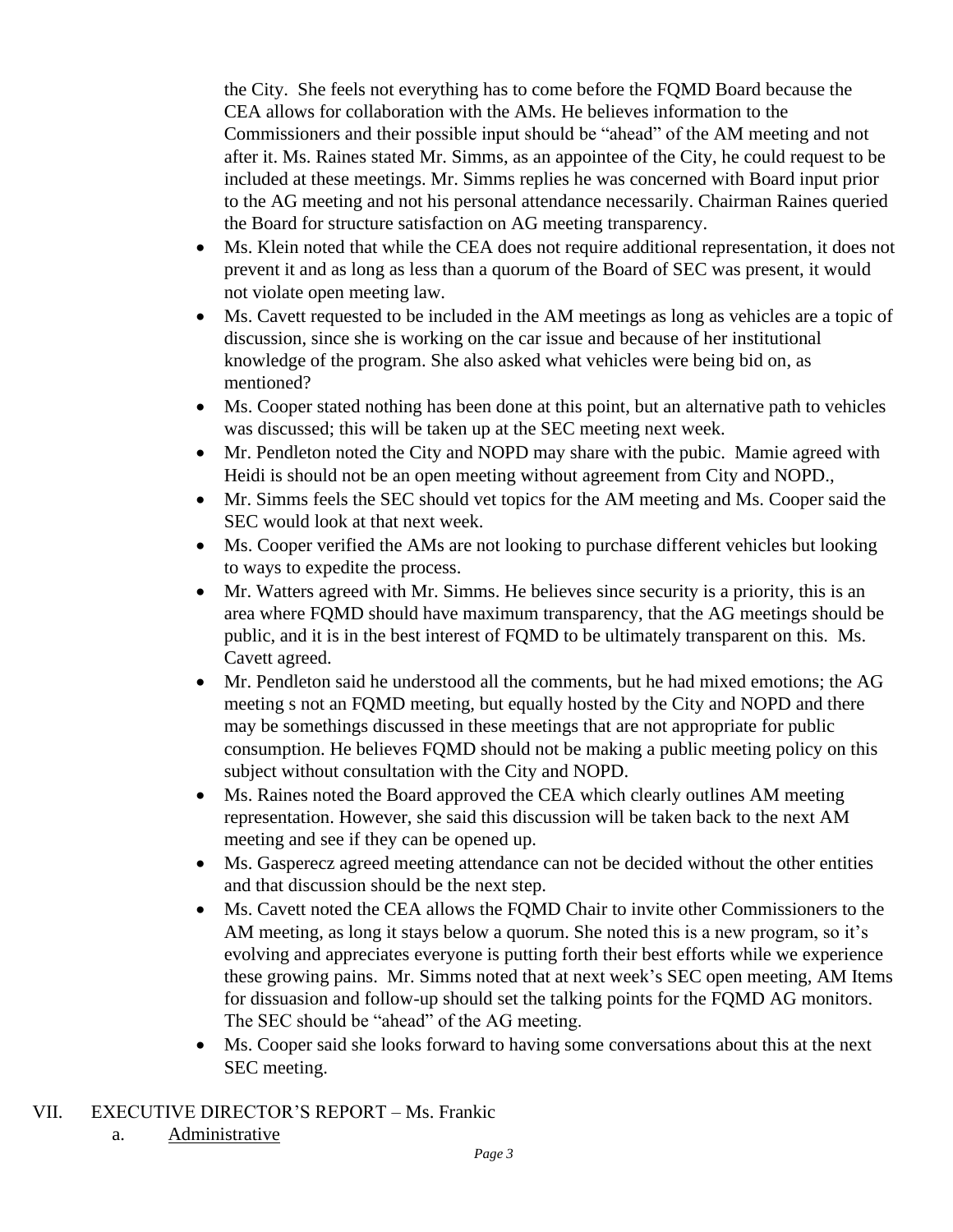- i. Audit The 2021 audit is off to a good start with she and the Board accountant working directly with Ericksen Krentel to amass all the requested financial and legislative requirements. They are well ahead of schedule to complete the audit for this year.
- ii. Annual Report This was in the Board packet and shall be on the FQMD website.
- b. Public Safety The revised, Board approved CEA for the expansion of the Royal Street Patrol has been signed by the Board Chair and sent to New Orleans & Company along with an invoice for the first month of funding in the amount of \$100,000. The Services Agreement with Public Safety Services Corporation (PSS), the company of Constable Pincus, has been completed and we are awaiting its signed return. We are still awaiting the insurance certificate from PSS and per the recommendation from PSS as to the law enforcement agencies' lack of insurance certificates for clients, a Hold Harmless Agreement has been drafted with and approved by the Board's attorney and signed by PSS as per the Service Agreement Article VIII.D. as an alternative to receipt of that proof of insurance. As Superintendent Ferguson requested, the Patrol Officers shall check in and out with the Orleans Parish Communications District (OPCD or 911) when they are working shifts, to reduce confusion as to the location of the patrol zone area, Constable Pincus asked that the name of the patrol be changed to be more geographically aligned with the patrol zone area. The name will be known as the Upper Quarter Patrol moving forward. While it does not entail the entire upper French Quarter, it will eliminate calls for service to/from OPCD from another street being routed to Royal Street. PSS has provided a draft patrol plan for the patrols per the requirement in the Service Agreement and this will be reviewed at next Monday's Security & Enforcement Committee meeting.
- c. Meetings Attended

| 12/15 | French Quarter Business Association End of Year Meeting                                   |
|-------|-------------------------------------------------------------------------------------------|
| 1/17  | Livability Committee mid-month check-in meeting                                           |
| 1/17  | FQBA Quality of Life Committee meeting                                                    |
| 1/18  | Finance & Development Committee mid-month check in meeting                                |
| 1/21  | Meeting with Eric Smith to prepare for the Agreement Monitor meeting                      |
| 1/24  | FQEDD Agreement Monitor meeting                                                           |
| 1/24  | Security & Enforcement Committee meeting                                                  |
| 1/24  | Volunteer at FQBA gala                                                                    |
| 1/24  | PSS meeting re: Royal Patrol with Chair Raines, and SEC Chair Cooper                      |
| 1/25  | NOPD 8 <sup>th</sup> District MAX meeting                                                 |
| 1/25  | Meeting with Travers Kurr from Travelers Aid Society of Greater New Orleans               |
| 1/25  | Call with District C Chief of Staff re: background on FQEDD                               |
| 1/26  | Meeting with Gov. Affair Cmte. Chair re: 2022 Work Plan =======                           |
| 1/26  | FQMD Chair check-in meeting                                                               |
| 1/31  | NOPD 8 <sup>th</sup> District MAX meeting                                                 |
| 2/1   | Meeting re: homeless case mgmt. with FMC and SEC and Livability Chairs Cooper & Gasperecz |
| 2/1   | Livability Committee meeting                                                              |
| 2/2   | Board Agenda meeting with Chair Raines                                                    |
| 2/2   | Meeting with Cmrs Caputo, Cavett, and Cooper re: SPPP app capabilities                    |
| 2/3   | Finance & Dev Cmte. meeting prep mtg with Chair Zumbo                                     |
| 2/4   | Finance & Development Committee meeting                                                   |
| 2/7   | Meeting with LEAD Director, Marie Kerrin w/ SEC & Livability Chairs Cooper & Gasperecz    |
| 2/8   | Livability Cmte. Check-in meeting with Chair Gasperecz                                    |
| 2/8   | NOPD 8 <sup>th</sup> District MAX meeting                                                 |
| 2/8   | FQMD Chair check-in meeting                                                               |
| 2/9   | Security & Enforcement Committee mid-month check-in meeting                               |
| 2/10  | FQEDD Agreement Monitor meeting                                                           |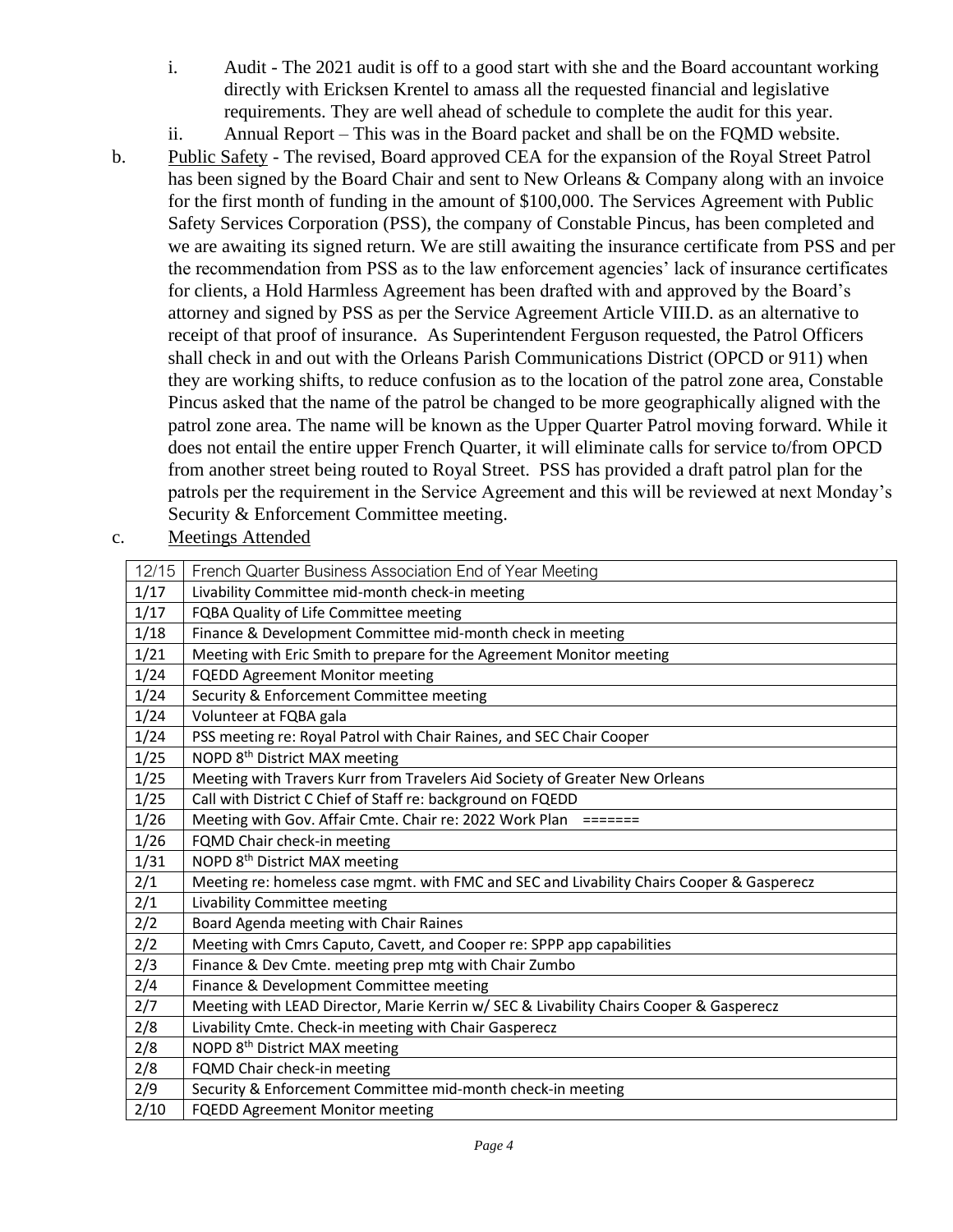- VIII. FINANCE AND DEVELOPMENT COMMITTEE REPORT Mr. Zumbo noted the Committee met on February 7, 2022 and the next meeting is scheduled for May 2, 2022 if not earlier at 2 p.m.
	- a. Louisiana Compliance Questionnaire for the 2021 Audit This was reviewed in committee and is recommended for approval. Mr. Caputo moved to **(M3)** to "approve the Louisiana Compliance Questionnaire for the 2021 Audit…", seconded by Ms. Gasperecz and unanimously approved.
	- b. Coordinator Job Description This was distributed as per packet. Ms. Simms commented that a FQ resident should be a strong qualification for coordinator. Ms. Klein noted the Coordinator would not duplicate the Executive Director duties, but free the Executive Director up for more important work. Ms. Gasperecz didn't agree that residency was necessary. Ms. Raines asked for feedback within the month on the job description, so that this could be finalized by the next Board meeting.
- IX. SECURITY AND ENFORCEMENT COMMITTEE REPORT Ms. Cooper noted the Committee met on Monday, January 24, 2022 with the next meeting to be Monday, February 21, 2022 at 2 pm. She stated most of the work items were already discussed in the previous minutes and meeting notes, along with the circulated Committee goals. The SEC continues to collaborate with the Livability Committee and a number of community organizations dealing with the homeless population moving toward positive impacts. Work on the Upper Quarter Patrol and French Quarter Task Force continues with NOPD attending the SEC meetings. Procurement criteria was developed for a procurement bid for the interactive patrol app and sent to Mr. Eric Smith at the City. Commissioner Cavett said she would like to see in writing what the City will be submitted for bid on the app. Gail asked that SEC request what the City wants to provide for them for app, so it is on the record and FQMD knows what they are asking to provide. Ms. Cooper said she may have that, but if not, she shall ask him for it. Mr. Simms noted that Councilmember King recognizes that public safety is the most important issue facing the French Quarter and the entire City. He suggested we find additional ways to assist NOPD in developing ways to do more with less officers and ways to show our support of them. He reported that last Saturday night people were throwing beers off balconies at the police. Ms. Cooper agreed that behavior is not acceptable. She also said police support was discussed in committee and during 2022 goal development and it was felt FQMD would have minimal impact, thus it was not included. She did agree that we need to continue to look for ways to support the police. She shared that at the New Orleans Chamber of Commerce meeting last week Councilmembers J.P. Morrel and Helena Moreno were very focused on this issue, so there is strong City Council support. She suggested she and Mr. Simms have a side-bar conversation regarding this. Mr. Simms felt one role FQMD could play would be to return some City that have been diluted or removed in the past few years & Put these laws back on the books. Ms. Klein suggested this should be work for the FQMD Government Affairs Committee. Mr. Simms suggested that Ms. Frankic send the link for everyone to listen to NOPD Captain Glasser's two hour presentation to City Council where he describes all the challenges and NOPD's suggestions for crime abatement
- X. LIVABILITY COMMITTEE REPORT Ms. Gasperecz reported strategic partnerships will underlie the 2022 Goals. The Committee met on Wednesday, February 2, 2022 with the next meeting scheduled for Wednesday, March 9, at 2 p.m. and she asked for volunteers to join the meetings and the Committee.
	- a. French Quarter Homeless Survey Ms. Gasperecz thanked Ms. Cooper and the SEC for their collaboration dealing with District homelessness. She initiated "listening tours" with these organizations and was met with enthusiasm and support. This included meetings with NO & Co, the French Market Corporation (FMC), Covenant House, Volunteers of America and Associated Catholic Charities and the Downtown Development District (DDD). She shared the Homeless Survey. She is committed to assemble a working group of individuals who are committed to the

*Page 5*

Vieux Carré residents, business owners and employees and visitors. Homelessness is a huge problem and requires inclusion of all these groups to achieve success. Covenant House has an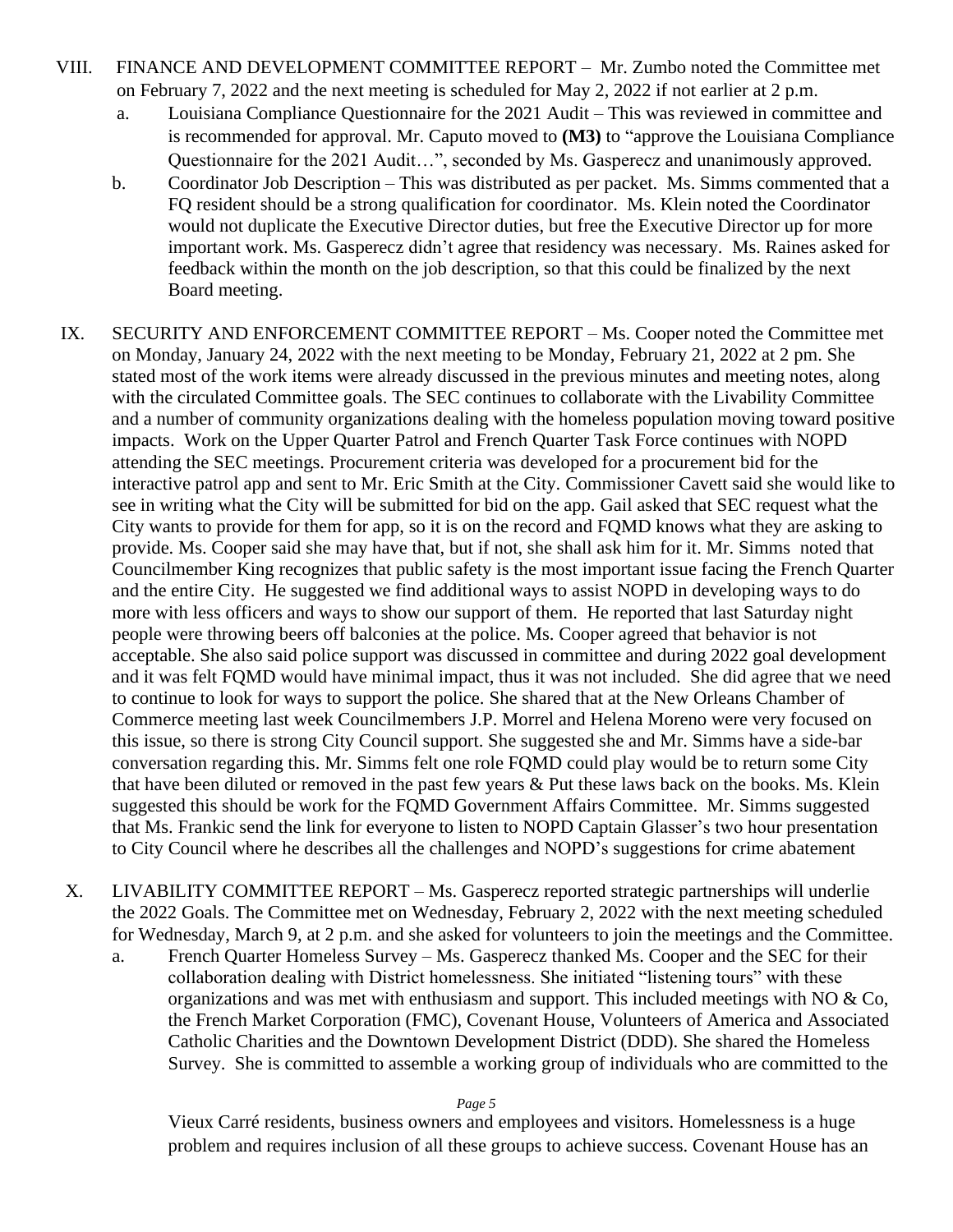excellent conference room which may host future Livability Committee meetings. She noted at 6:30 on Thursday, February 17, 2021 the City is hosting an American Disability Act (ADA) workshop focused on the French Quarter. Earlier at 5:30 p.m. there is a meeting about the possibility of Homer-Plessy Grammar School moving from the French Quarter. Other issues that surfaced include excessive filming and tour guide group regulations. Ms. Gasperecz is pleased with the lines of communication that have been established with the City agencies and other organizations. Mr. Dave Jorgenson has been hard at work on the sidewalk study. FQMD received an email and was able to follow-up with FMC to save some City-owned terra cotta artwork that may have been destroyed otherwise, She is delighted with building these meaningful partnerships.

- b. Budget request for funding materials related to the Keep the Quarter Clean Campaign Ms. Gasperecz will request that our French Quarter partners share this brochure digitally on their social media. In addition, she is requesting that FQMD fund print costs at \$1,000.00. Ms. Klein motioned **(M4)** to approve \$1,000.00 for funding material for the "Keep the Quarter Clean" Campaign…", seconded by Ms. Cavett and unanimously approved.
- c. Committee appointments Ms. Gasperecz presented new leadership and members for the Committee. Ms. Klein motioned to **(M5)** to "approve Ms. Erin Holmes as FAMD Livability Committee Vice-Chair with Madison Charleston and René Fransen as FQMD Livability Committee Members…", seconded by Mr. Pendleton and approved with Mr. Watters abstaining.
- XI. EXECUTIVE SESSION SUSPENDED Ms. Raines said it was not necessary to move to Executive Session and the Commission shall remain in Regular Session. She noted FQMD was asked to review Louisiana Executive Order (LEO) JBE 2016-48 which deals with leave for "unclassified" service. FQMD compiled a team on compensation and to research if the Commission was subject to this Executive Order. Legal counsel said we were not subject to this. Additionally, Chair Raines asked Ms. Klein to share her findings. Ms. Klein stated she contacted the Louisiana Ethics Board and the State Civil Service Representative for Boards and Commissions. She was told that FQMD is not subject to LEO JBE 2016-48 and this Commission was free to set wages and benefits for our unclassified employees as we saw fit. Ms. Raines noted the team is looking at the entire package of wages and paid time off. The team decided to increase paid time off for employees to 25 days, split between sick days and paid time off. The next step is to go back into the Finance and Development Committee to look at the full employment package for FQMD employees, including health insurance and any other benefits. The goal is to produce a benefits package for all employees for Board approval since FQMD is not subject to, and therefore will not adapt LEO JBE2016-48.

#### XII. NEW BUSINESS: None

#### XIII. NEXT SCHEDULED MEETING DATE: 14 March 2022

XIV. ADJOURNMENT – Mr. Zumbo motioned **(M6)** to "adjourn the February 14, 2022 Regular Meeting of the FQMD Commission at 3:44 p.m.", seconded by Mr. Caputo and unanimously approved.

Respectfully submitted, (signed original available) Susan Klein, Secretary

ANNEX I – Treasurer Reports *Page 6*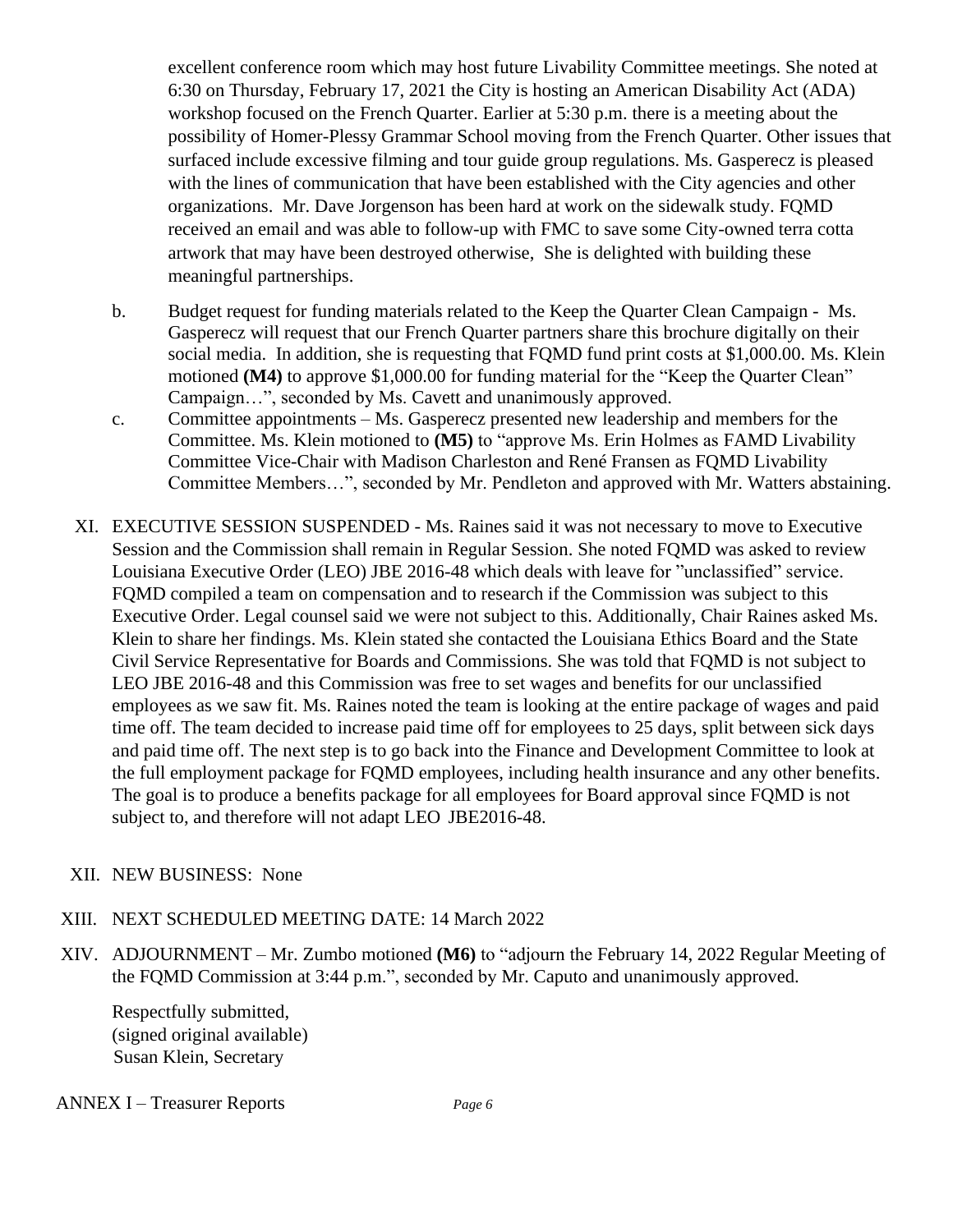# Treasurer's Report

French Quarter Management District For the period ended January 31, 2022

Prepared on February 2, 2022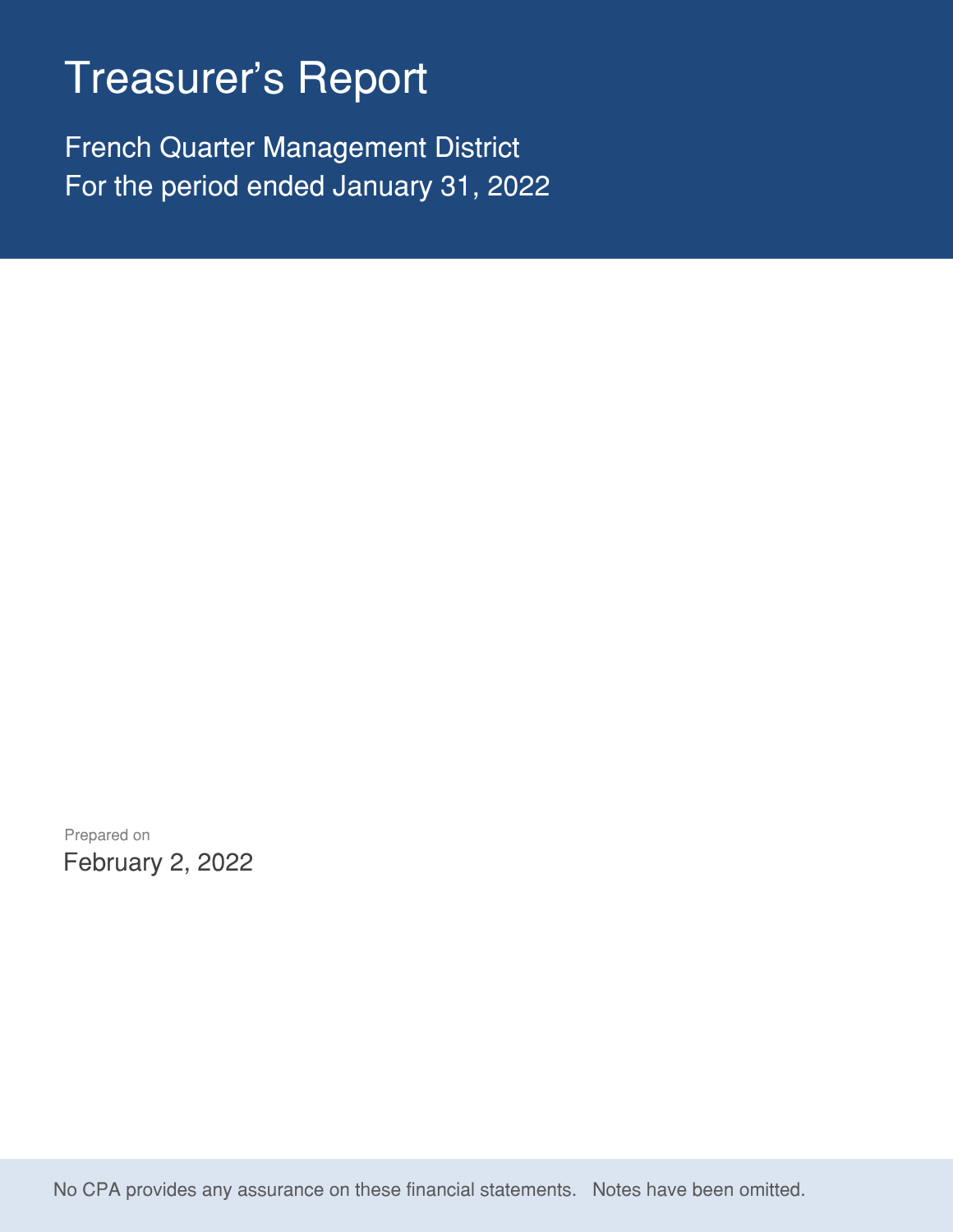# **Table of Contents**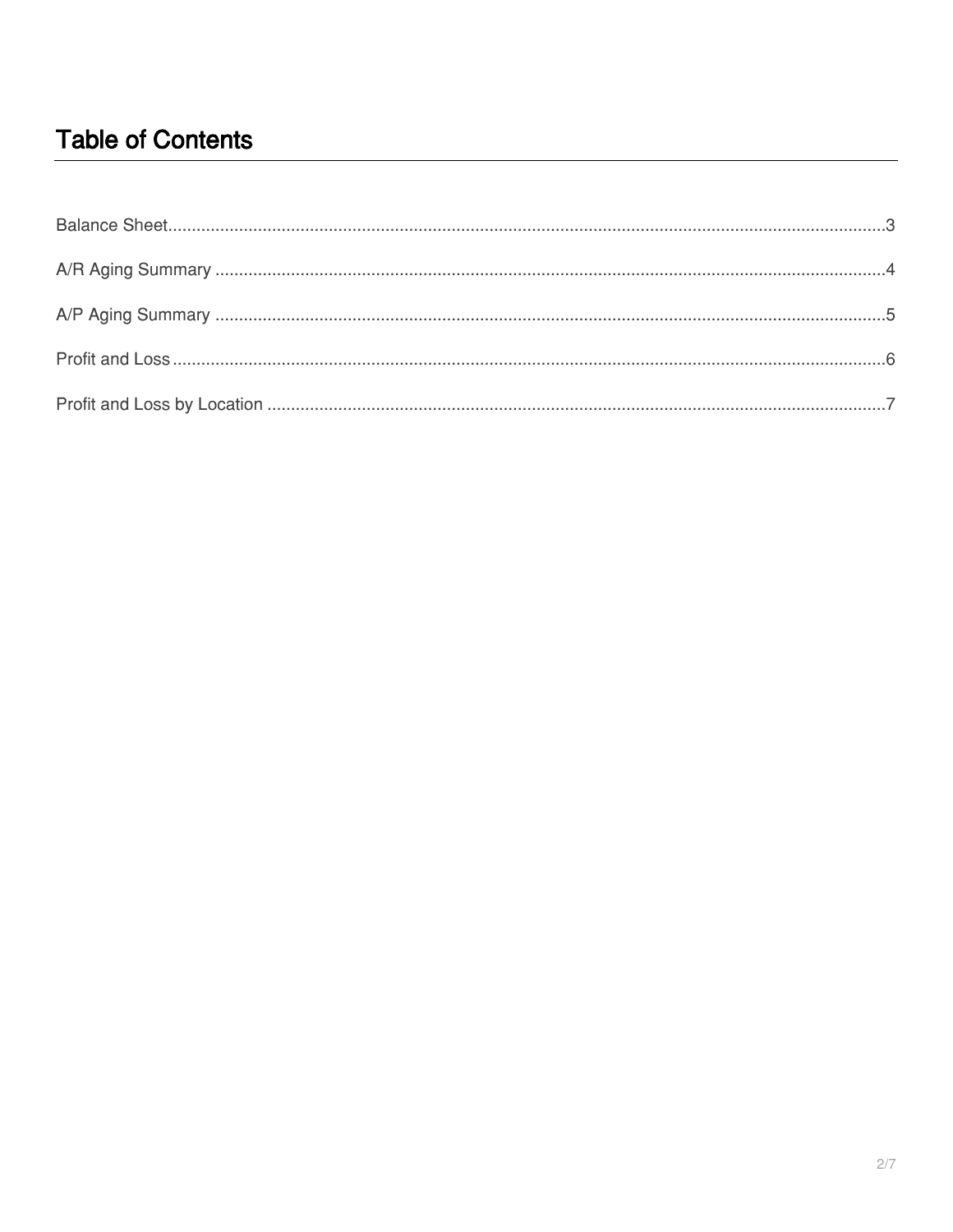# <span id="page-8-0"></span>**Balance Sheet**

As of January 31, 2022

|                                         | <b>Total</b> |
|-----------------------------------------|--------------|
| <b>ASSETS</b>                           |              |
| <b>Current Assets</b>                   |              |
| <b>Bank Accounts</b>                    |              |
| FQ SPPP account                         | 212.82       |
| <b>FQMA</b>                             | 19,954.61    |
| FQMD general operating account          | 102,468.04   |
| <b>Total Bank Accounts</b>              | 122,635.47   |
| <b>Accounts Receivable</b>              |              |
| <b>Contract Receivable</b>              | 16,462.07    |
| <b>Total Accounts Receivable</b>        | 16,462.07    |
| <b>Other Current Assets</b>             |              |
| <b>Prepaid Expenses</b>                 | 16,895.03    |
| <b>Total Other Current Assets</b>       | 16,895.03    |
| <b>Total Current Assets</b>             | 155,992.57   |
| <b>TOTAL ASSETS</b>                     | \$155,992.57 |
| <b>LIABILITIES AND EQUITY</b>           |              |
| <b>Liabilities</b>                      |              |
| <b>Current Liabilities</b>              |              |
| <b>Accounts Payable</b>                 |              |
| Accounts Payable (A/P)                  | 1,613.91     |
| <b>Total Accounts Payable</b>           | 1,613.91     |
| <b>Other Current Liabilities</b>        |              |
| Accrued payroll & payroll related       | 0.00         |
| <b>HSA</b>                              | $-319.29$    |
| Medical Ins.                            | $-33.02$     |
| Total Accrued payroll & payroll related | $-352.31$    |
| <b>CEA Membership Dues</b>              | 2,831.68     |
| <b>Total Other Current Liabilities</b>  | 2,479.37     |
| <b>Total Current Liabilities</b>        | 4,093.28     |
| <b>Total Liabilities</b>                | 4,093.28     |
| <b>Equity</b>                           |              |
| <b>Retained Earnings</b>                | 85,608.45    |
| Net Income                              | 66,290.84    |
| <b>Total Equity</b>                     | 151,899.29   |
| <b>TOTAL LIABILITIES AND EQUITY</b>     | \$155,992.57 |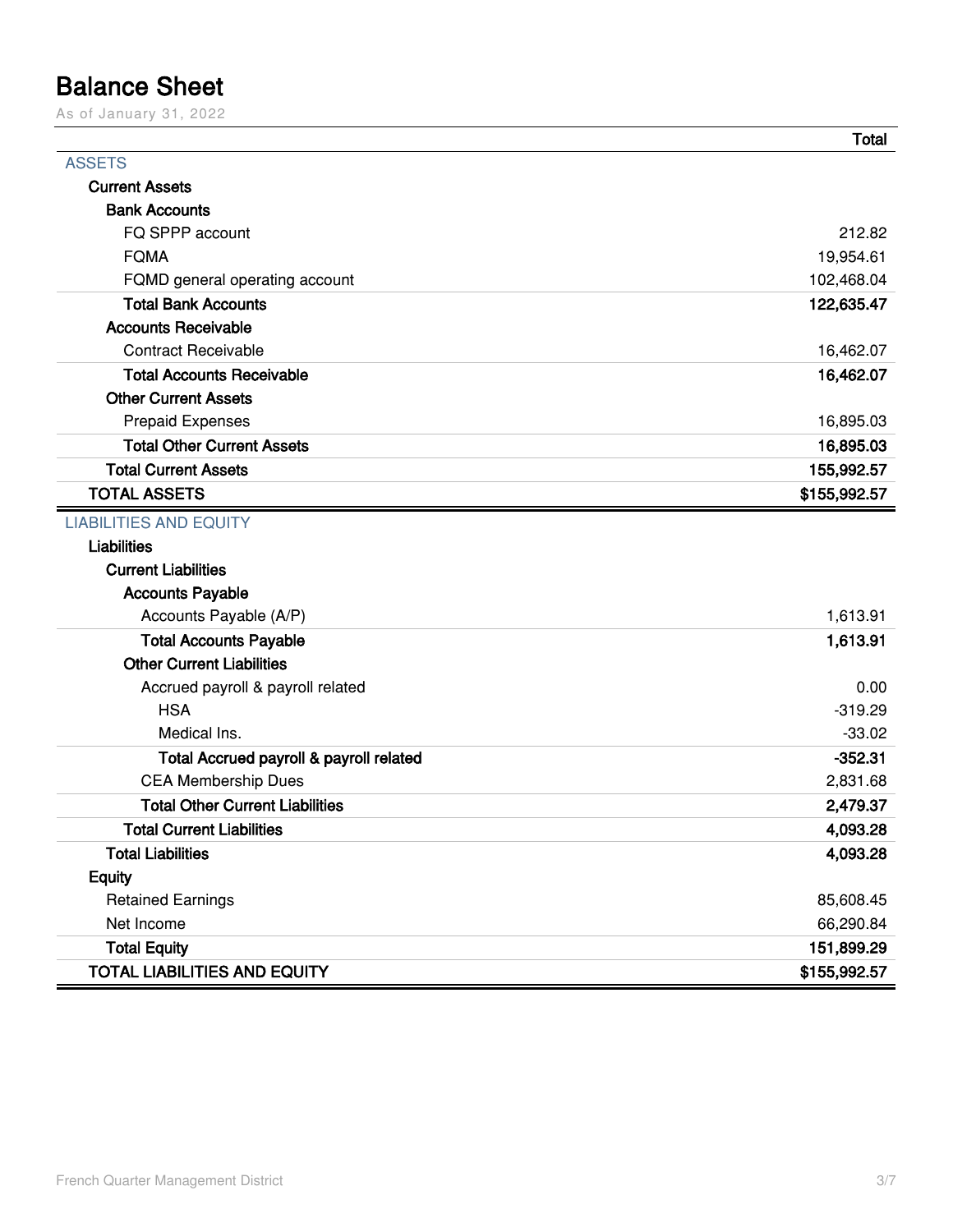# <span id="page-9-0"></span>**A/R Aging Summary**

As of January 31, 2022

|                     | Current    | - 30        | 31 - 60 | $61 - 90$ | 91 and over | Total       |
|---------------------|------------|-------------|---------|-----------|-------------|-------------|
| City of New Orleans | .026.00    | 15.436.07   |         |           |             | 16.462.07   |
| <b>TOTAL</b>        | \$1,026.00 | \$15,436.07 | \$0.00  | \$0.00    | \$0.00      | \$16,462.07 |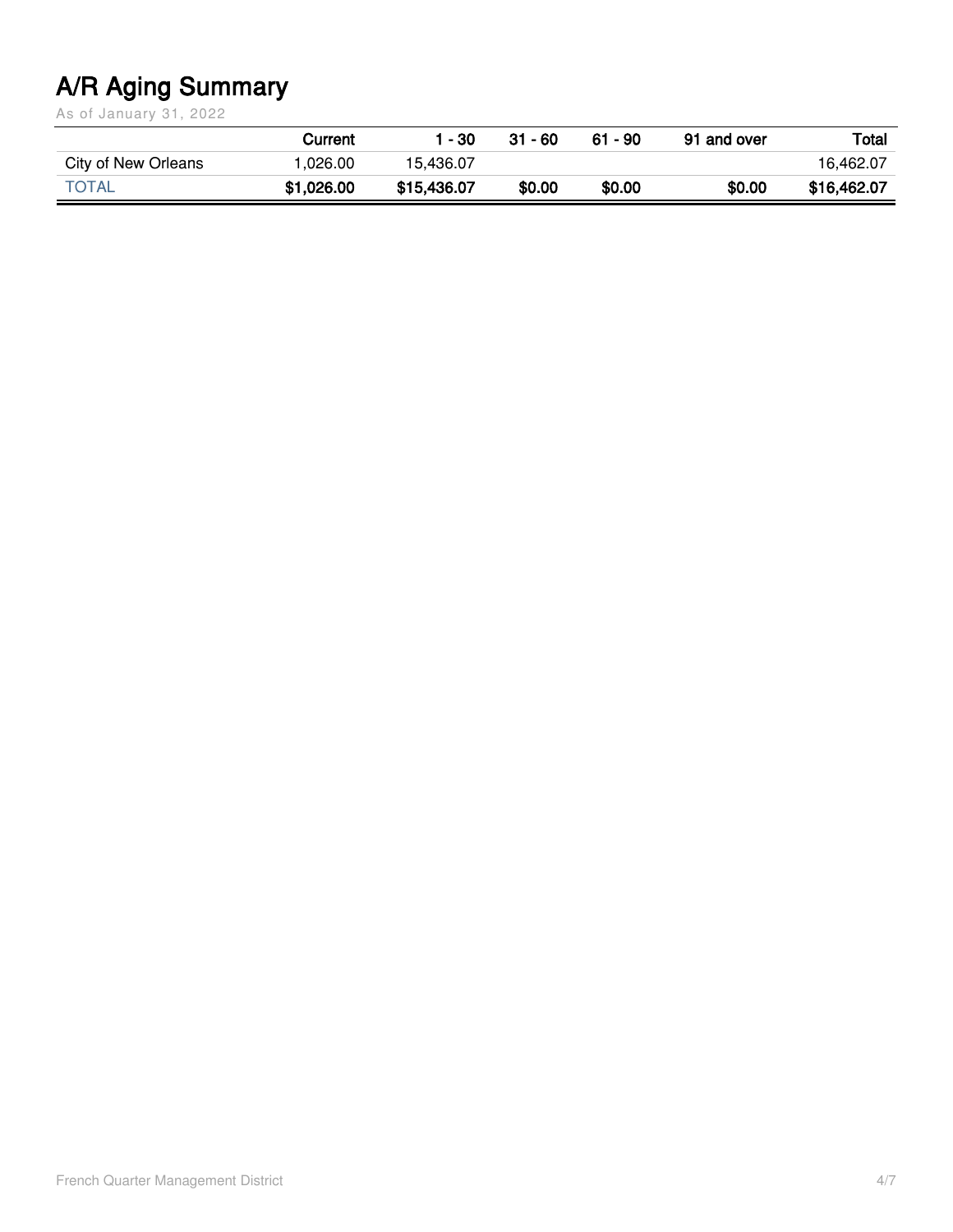# <span id="page-10-0"></span>**A/P Aging Summary**

As of January 31, 2022

|                          | Current  | 1 - 30     | $31 - 60$ | $61 - 90$ | 91 and over | Total      |
|--------------------------|----------|------------|-----------|-----------|-------------|------------|
| <b>Bankcard Center</b>   |          | 662.22     |           |           |             | 662.22     |
| John Wyatte Foard, LLC   | 438.73   |            |           |           |             | 438.73     |
| <b>LPL Financial</b>     |          | 306.96     |           |           |             | 306.96     |
| Ricoh                    | 145.00   |            |           |           |             | 145.00     |
| <b>Tulane Law School</b> |          | 61.00      |           |           |             | 61.00      |
| <b>TOTAL</b>             | \$583.73 | \$1,030.18 | \$0.00    | \$0.00    | \$0.00      | \$1,613.91 |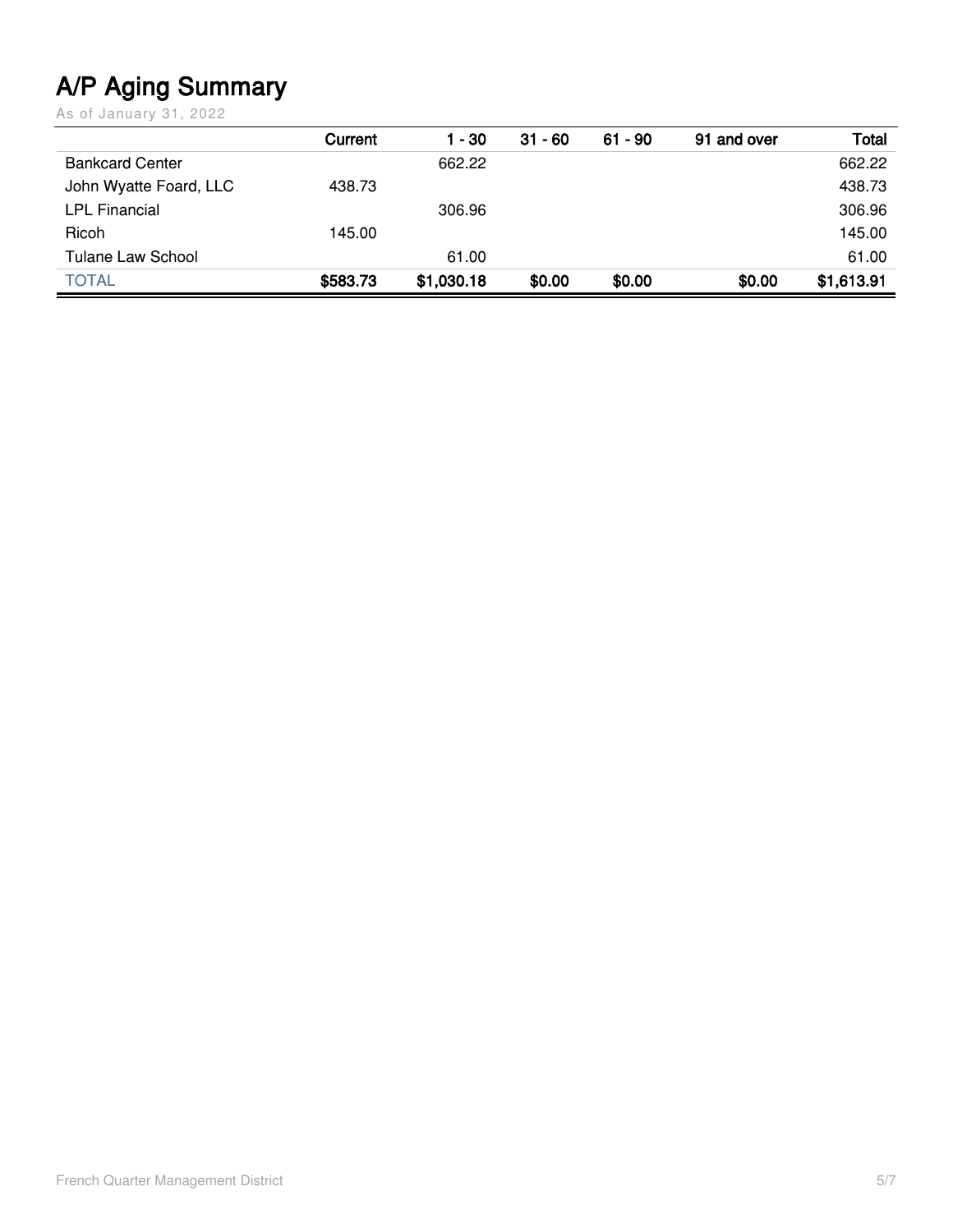# <span id="page-11-0"></span>**Profit and Loss**

January 2022

|                                            | <b>Total</b> |
|--------------------------------------------|--------------|
| <b>INCOME</b>                              |              |
| Admin. Fees                                | 1,026.00     |
| <b>Contract Revenue</b>                    | 75,000.00    |
| Public Records Request Fee                 | 73.00        |
| <b>Total Income</b>                        | 76,099.00    |
| <b>GROSS PROFIT</b>                        | 76,099.00    |
| <b>EXPENSES</b>                            |              |
| Insurance                                  | 1,800.84     |
| Legal & Professional Fees                  |              |
| <b>Accounting Fees</b>                     | 320.00       |
| Website                                    | 68.75        |
| <b>Total Legal &amp; Professional Fees</b> | 388.75       |
| Office Supplies & Software                 | 263.73       |
| Payroll Expenses                           |              |
| <b>Employee Benefits</b>                   | 896.92       |
| Payroll                                    | 5,613.16     |
| <b>Processing Fees</b>                     | 99.00        |
| <b>Taxes</b>                               | 670.30       |
| Worker's Compensation                      | 63.46        |
| <b>Total Payroll Expenses</b>              | 7,342.84     |
| <b>Utilities</b>                           |              |
| Email                                      | 12.00        |
| <b>Total Utilities</b>                     | 12.00        |
| <b>Total Expenses</b>                      | 9,808.16     |
| <b>NET OPERATING INCOME</b>                | 66,290.84    |
| <b>NET INCOME</b>                          | \$66,290.84  |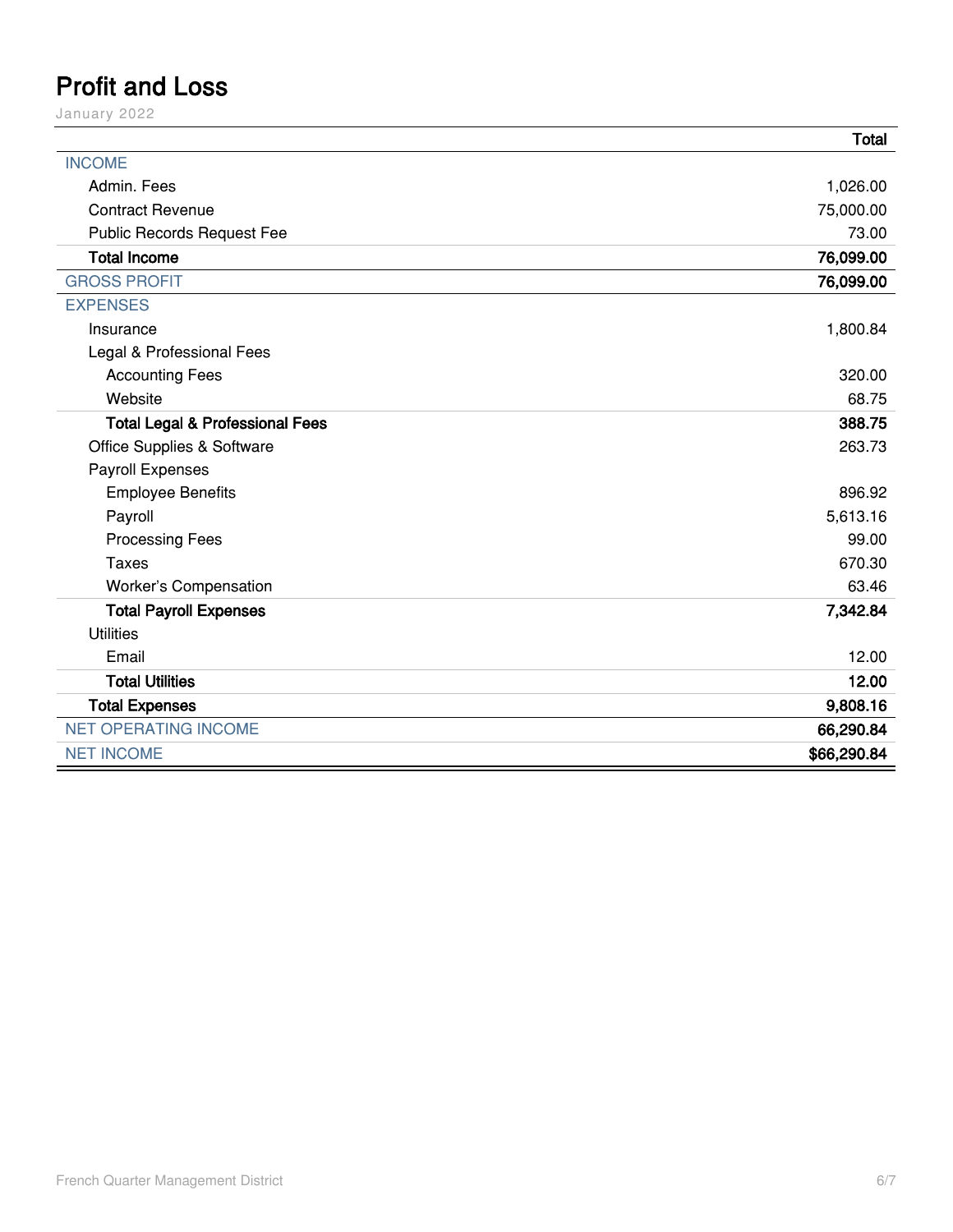# <span id="page-12-0"></span>**Profit and Loss by Location**

January 2022

|                                            | <b>FQEDD</b>  | <b>FQMD Operating</b> | Total       |
|--------------------------------------------|---------------|-----------------------|-------------|
| <b>INCOME</b>                              |               |                       |             |
| Admin, Fees                                | 1,026.00      |                       | 1,026.00    |
| <b>Contract Revenue</b>                    |               | 75,000.00             | 75,000.00   |
| <b>Public Records Request Fee</b>          |               | 73.00                 | 73.00       |
| <b>Total Income</b>                        | 1,026.00      | 75,073.00             | 76,099.00   |
| <b>GROSS PROFIT</b>                        | 1,026.00      | 75,073.00             | 76,099.00   |
| <b>EXPENSES</b>                            |               |                       |             |
| Insurance                                  | 1,200.56      | 600.28                | 1,800.84    |
| Legal & Professional Fees                  |               |                       | 0.00        |
| <b>Accounting Fees</b>                     |               | 320.00                | 320.00      |
| Website                                    |               | 68.75                 | 68.75       |
| <b>Total Legal &amp; Professional Fees</b> |               | 388.75                | 388.75      |
| <b>Office Supplies &amp; Software</b>      |               | 263.73                | 263.73      |
| Payroll Expenses                           |               |                       | 0.00        |
| <b>Employee Benefits</b>                   | 143.64        | 753.28                | 896.92      |
| Payroll                                    | 882.36        | 4,730.80              | 5,613.16    |
| <b>Processing Fees</b>                     |               | 99.00                 | 99.00       |
| <b>Taxes</b>                               |               | 670.30                | 670.30      |
| <b>Worker's Compensation</b>               |               | 63.46                 | 63.46       |
| <b>Total Payroll Expenses</b>              | 1,026.00      | 6,316.84              | 7,342.84    |
| <b>Utilities</b>                           |               |                       | 0.00        |
| Email                                      |               | 12.00                 | 12.00       |
| <b>Total Utilities</b>                     |               | 12.00                 | 12.00       |
| <b>Total Expenses</b>                      | 2,226.56      | 7,581.60              | 9,808.16    |
| <b>NET OPERATING INCOME</b>                | $-1,200.56$   | 67,491.40             | 66,290.84   |
| <b>NET INCOME</b>                          | $$ -1,200.56$ | \$67,491.40           | \$66,290.84 |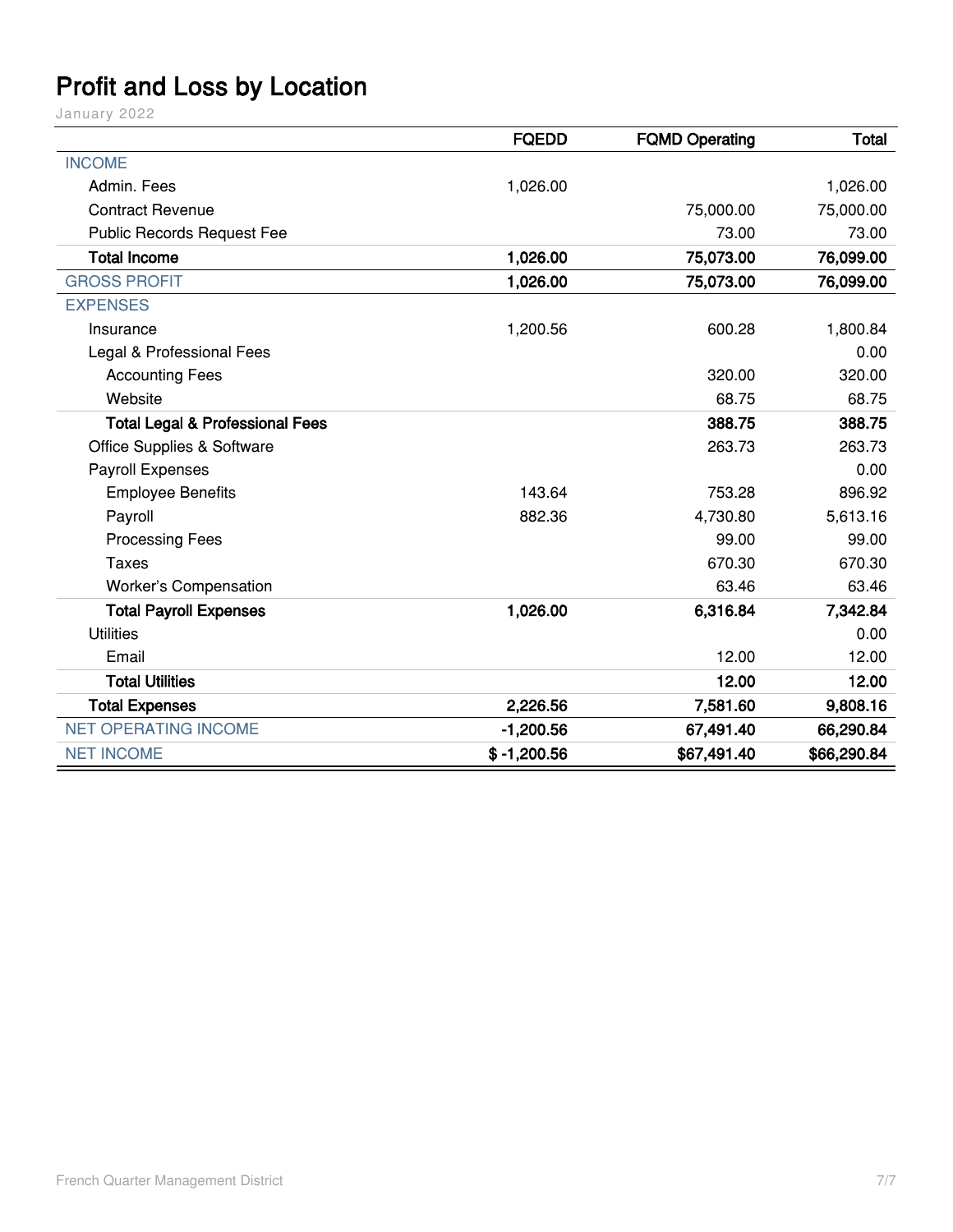## French Quarter Management District - Operating

#### Budget vs. Actuals: FQMD 2022 Budget - FY22 P&L Locations

January 2022

|                                                |               |               | <b>TOTAL</b>       |             |
|------------------------------------------------|---------------|---------------|--------------------|-------------|
|                                                | <b>ACTUAL</b> | <b>BUDGET</b> | <b>OVER BUDGET</b> | % OF BUDGET |
| Income                                         |               |               |                    |             |
| Admin. Fees                                    |               | 4,166.67      | $-4,166.67$        |             |
| <b>Contract Revenue</b>                        | 75,000.00     | 75,000.00     | 0.00               | 100.00%     |
| Membership Dues Admin Fee                      |               | 40.00         | $-40.00$           |             |
| Public Records Request Fee                     | 73.00         |               | 73.00              |             |
| <b>Total Income</b>                            | \$75,073.00   | \$79,206.67   | $$ -4,133.67$      | 94.78%      |
| <b>GROSS PROFIT</b>                            | \$75,073.00   | \$79,206.67   | $$ -4,133.67$      | 94.78%      |
| Expenses                                       |               |               |                    |             |
| Advertising                                    |               | 83.34         | $-83.34$           |             |
| Bank Charges & Fees                            |               | 16.67         | $-16.67$           |             |
| <b>Conference &amp; Meeting Expenses</b>       |               |               |                    |             |
| Conferences and meetings                       |               | 166.63        | $-166.63$          |             |
| Parking                                        |               | 7.12          | $-7.12$            |             |
| Travel                                         |               | 125.00        | $-125.00$          |             |
| <b>Total Conference &amp; Meeting Expenses</b> |               | 298.75        | $-298.75$          |             |
| Insurance                                      | 600.28        | 833.33        | $-233.05$          | 72.03%      |
| Legal & Professional Fees                      |               |               |                    |             |
| <b>Accounting Fees</b>                         | 320.00        | 833.37        | $-513.37$          | 38.40 %     |
| <b>Audit Fees</b>                              |               | 0.00          | 0.00               |             |
| <b>Legal Fees</b>                              |               | 833.37        | $-833.37$          |             |
| Website                                        | 68.75         | 70.87         | $-2.12$            | 97.01 %     |
| <b>Total Legal &amp; Professional Fees</b>     | 388.75        | 1,737.61      | $-1,348.86$        | 22.37%      |
| Office Supplies & Software                     | 263.73        | 416.74        | $-153.01$          | 63.28%      |
| Payroll Expenses                               |               |               |                    |             |
| <b>Employee Benefits</b>                       | 753.28        | 731.25        | 22.03              | 103.01 %    |
| Payroll                                        | 4,730.80      | 4,500.00      | 230.80             | 105.13%     |
| Processing Fees                                | 99.00         | 22.00         | 77.00              | 450.00%     |
| Taxes                                          | 670.30        | 360.00        | 310.30             | 186.19%     |
| Worker's Compensation                          | 63.46         | 27.00         | 36.46              | 235.04 %    |
| <b>Total Payroll Expenses</b>                  | 6,316.84      | 5,640.25      | 676.59             | 112.00%     |
| <b>Utilities</b>                               |               |               |                    |             |
| Email                                          | 12.00         | 8.37          | 3.63               | 143.37%     |
| Telephone                                      |               | 83.37         | $-83.37$           |             |
| <b>Total Utilities</b>                         | 12.00         | 91.74         | $-79.74$           | 13.08%      |
| <b>Total Expenses</b>                          | \$7,581.60    | \$9,118.43    | $$ -1,536.83$      | 83.15%      |
| NET OPERATING INCOME                           | \$67,491.40   | \$70,088.24   | $$ -2,596.84$      | 96.29%      |
| <b>NET INCOME</b>                              | \$67,491.40   | \$70,088.24   | $$ -2,596.84$      | 96.29%      |

#### **Note**

No CPA provides any assurance on this financial statement.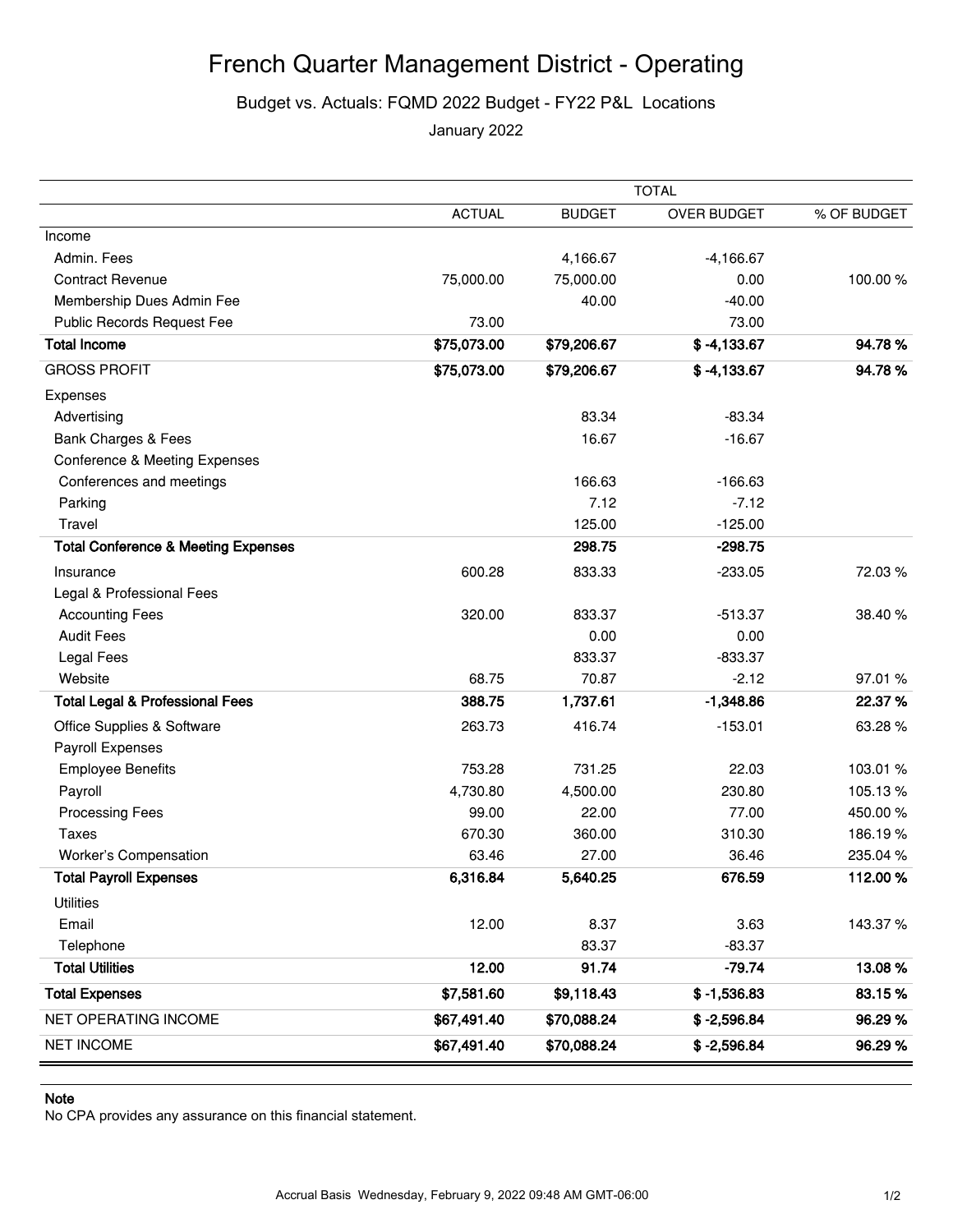# French Quarter Management District - SPPP

### Budget vs. Actuals: FQMD 2022 Budget - FY22 P&L Locations

January 2022

|                                            | <b>TOTAL</b>  |               |                    |             |  |
|--------------------------------------------|---------------|---------------|--------------------|-------------|--|
|                                            | <b>ACTUAL</b> | <b>BUDGET</b> | <b>OVER BUDGET</b> | % OF BUDGET |  |
| Income                                     |               |               |                    |             |  |
| <b>Contract Revenue</b>                    |               | 500,000.00    | $-500,000.00$      |             |  |
| <b>Total Income</b>                        | \$0.00        | \$500,000.00  | $$ -500,000.00$    | 0.00%       |  |
| <b>GROSS PROFIT</b>                        | \$0.00        | \$500,000.00  | $$ -500,000.00$    | 0.00%       |  |
| Expenses                                   |               |               |                    |             |  |
| Admin Fee - FQMD                           |               | 50,000.00     | $-50,000.00$       |             |  |
| Insurance                                  |               | 6,250.00      | $-6,250.00$        |             |  |
| Legal & Professional Fees                  |               |               |                    |             |  |
| Legal Fees                                 |               | 5,000.00      | $-5,000.00$        |             |  |
| <b>Total Legal &amp; Professional Fees</b> |               | 5,000.00      | $-5,000.00$        |             |  |
| Office Supplies & Software                 |               | 8,333.00      | $-8,333.00$        |             |  |
| Other Business Expenses                    |               | 2,400.00      | $-2,400.00$        |             |  |
| Patrol Expenses                            |               |               |                    |             |  |
| Mobile Data Charges                        |               | 1,250.00      | $-1,250.00$        |             |  |
| <b>Police Patrols</b>                      |               | 380,120.00    | $-380,120.00$      |             |  |
| Security Administration                    |               | 36,400.00     | $-36,400.00$       |             |  |
| <b>Total Patrol Expenses</b>               |               | 417,770.00    | -417,770.00        |             |  |
| <b>Total Expenses</b>                      | \$0.00        | \$489,753.00  | $$ -489,753.00$    | 0.00%       |  |
| <b>NET OPERATING INCOME</b>                | \$0.00        | \$10,247.00   | $$ -10,247.00$     | 0.00%       |  |
| <b>NET INCOME</b>                          | \$0.00        | \$10,247.00   | $$ -10,247.00$     | 0.00%       |  |

#### **Note**

No CPA provides any assurance on this financial statement.